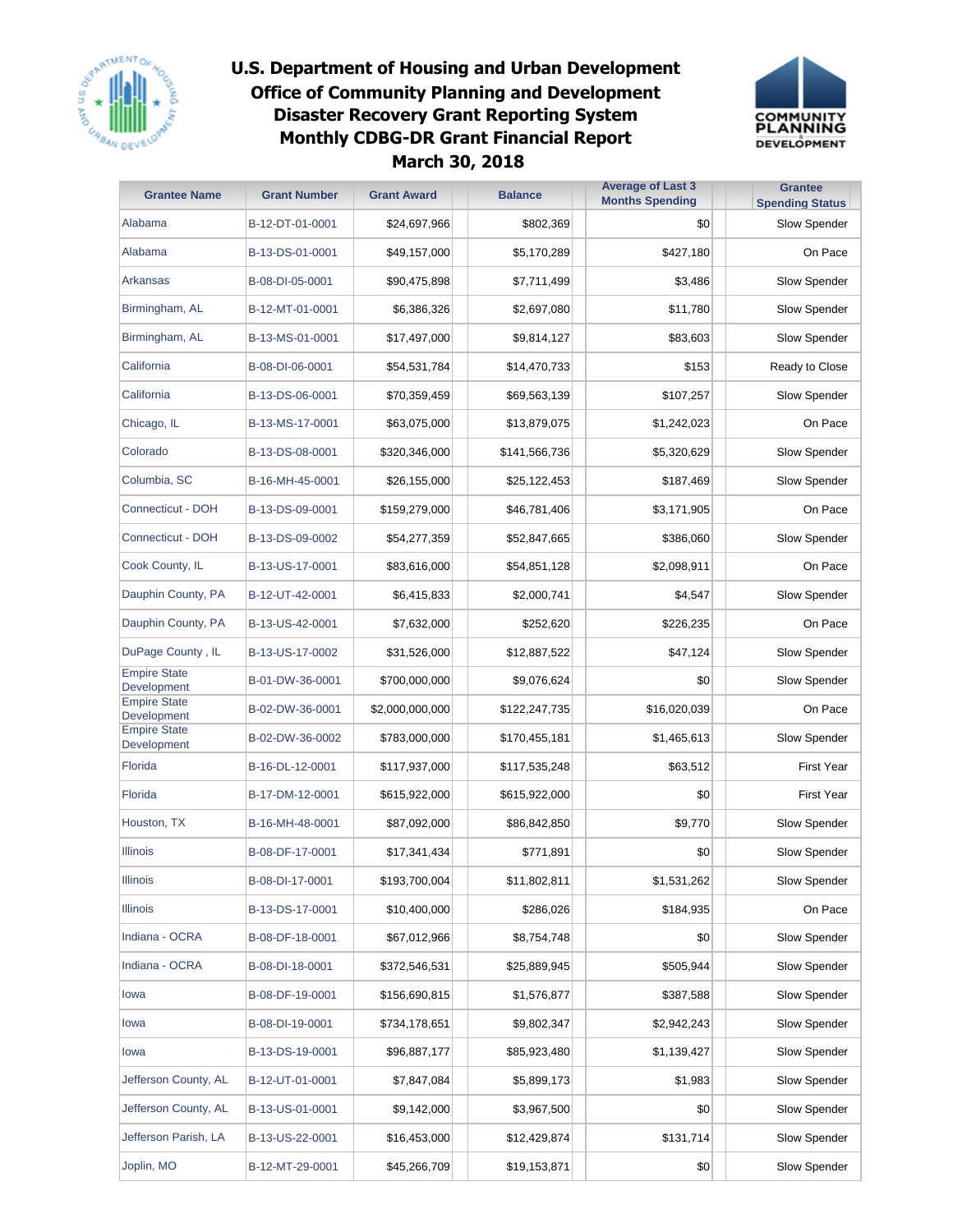



| <b>Grantee Name</b>                      | <b>Grant Number</b> | <b>Grant Award</b> | <b>Balance</b>  | <b>Average of Last 3</b><br><b>Months Spending</b> | <b>Grantee</b><br><b>Spending Status</b> |
|------------------------------------------|---------------------|--------------------|-----------------|----------------------------------------------------|------------------------------------------|
| Joplin, MO                               | B-13-MS-29-0001     | \$113,276,000      | \$53,985,509    | \$0                                                | Slow Spender                             |
| Lexington County, SC                     | B-16-UH-45-0001     | \$21,370,000       | \$20,038,934    | \$327,165                                          | On Pace                                  |
| Louisiana                                | B-06-DG-22-0001     | \$6,210,000,000    | \$81,022,964    | \$2,078,898                                        | Slow Spender                             |
| Louisiana                                | B-06-DG-22-0002     | \$4,200,000,000    | \$104,853,745   | \$1,236,640                                        | Slow Spender                             |
| Louisiana                                | B-08-DG-22-0003     | \$3,000,000,000    | \$56,585,084    | \$1,446,906                                        | Slow Spender                             |
| Louisiana                                | B-08-DI-22-0001     | \$1,093,212,571    | \$154,133,489   | \$2,886,315                                        | Slow Spender                             |
| Louisiana                                | B-13-DS-22-0001     | \$64,379,084       | \$24,055,894    | \$801,389                                          | Slow Spender                             |
| Louisiana                                | B-13-DS-22-0002     | \$92,629,249       | \$88,357,831    | \$498,681                                          | Slow Spender                             |
| Louisiana                                | B-16-DL-22-0001     | \$1,708,407,000    | \$1,492,182,469 | \$36,244,075                                       | On Pace                                  |
| Luzerne County, PA                       | B-12-UT-42-0002     | \$15,738,806       | \$4,617,225     | \$399,861                                          | On Pace                                  |
| Luzerne County, PA                       | B-13-US-42-0002     | \$9,763,000        | \$15,437        | \$0                                                | Ready to Close                           |
| Maryland                                 | B-13-DS-24-0001     | \$28,640,000       | \$6,070,327     | \$579,244                                          | On Pace                                  |
| <b>Massachusetts</b>                     | B-13-DS-25-0001     | \$7,210,000        | \$327,426       | \$61,662                                           | On Pace                                  |
| Memphis, TN                              | B-10-MF-47-0001     | \$6,264,239        | \$0             | \$854,086                                          | Ready to Close                           |
| Minot, ND                                | B-12-MT-38-0001     | \$67,575,964       | \$7,251,369     | \$33,605                                           | Slow Spender                             |
| Minot, ND                                | B-13-MS-38-0001     | \$35,056,000       | \$968,239       | \$0                                                | Slow Spender                             |
| Minot, ND                                | B-13-MS-38-0002     | \$74,340,770       | \$66,153,566    | \$158,853                                          | Slow Spender                             |
| <b>Mississippi</b>                       | B-06-DG-28-0001     | \$5,058,185,000    | \$167,394,661   | \$6,782,682                                        | Slow Spender                             |
| <b>Mississippi</b>                       | B-06-DG-28-0002     | \$423,036,059      | \$2,783,785     | \$1,667                                            | Slow Spender                             |
| <b>Mississippi</b>                       | B-08-DF-28-0001     | \$2,281,287        | \$13,926        | \$5,090                                            | Slow Spender                             |
| <b>Mississippi</b>                       | B-08-DI-28-0001     | \$11,722,116       | \$1,157,565     | \$430                                              | Slow Spender                             |
| <b>Missouri</b>                          | B-08-DI-29-0001     | \$97,605,490       | \$8,961,023     | \$603,537                                          | Slow Spender                             |
| <b>Missouri</b>                          | B-12-DT-29-0001     | \$8,719,059        | \$398,452       | \$201,175                                          | On Pace                                  |
| Missouri                                 | B-13-DS-29-0001     | \$11,844,000       | \$1,680,707     | \$324,529                                          | On Pace                                  |
| Moore, OK                                | B-13-MS-40-0001     | \$52,200,000       | \$24,196,571    | \$323,053                                          | Slow Spender                             |
| Nashville-Davidson, TN   B-10-MF-47-0002 |                     | \$33,089,813       | \$4,760,880     | \$45,759                                           | Slow Spender                             |
| <b>New Jersey</b>                        | B-12-DT-34-0001     | \$15,598,506       | \$1,767,314     | \$16,748                                           | Slow Spender                             |
| <b>New Jersey</b>                        | B-13-DS-34-0001     | \$4,174,429,000    | \$1,447,811,273 | \$26,845,996                                       | On Pace                                  |
| <b>New Jersey</b>                        | B-13-DS-34-0002     | \$15,000,000       | \$14,372,328    | \$32,463                                           | Slow Spender                             |
| New Orleans, LA                          | B-13-MS-22-0001     | \$15,031,000       | \$7,638,469     | \$143,583                                          | On Pace                                  |
| New Orleans, LA                          | B-13-MS-22-0002     | \$141,260,569      | \$140,900,354   | \$60                                               | Slow Spender                             |
| <b>New York</b>                          | B-12-DT-36-0001     | \$71,654,116       | \$67,622,578    | \$3,080                                            | Slow Spender                             |
| <b>New York</b>                          | B-13-DS-36-0001     | \$4,416,882,000    | \$1,364,460,405 | \$29,300,681                                       | On Pace                                  |
| <b>New York</b>                          | B-13-DS-36-0002     | \$35,800,000       | \$35,607,133    | \$30,495                                           | Slow Spender                             |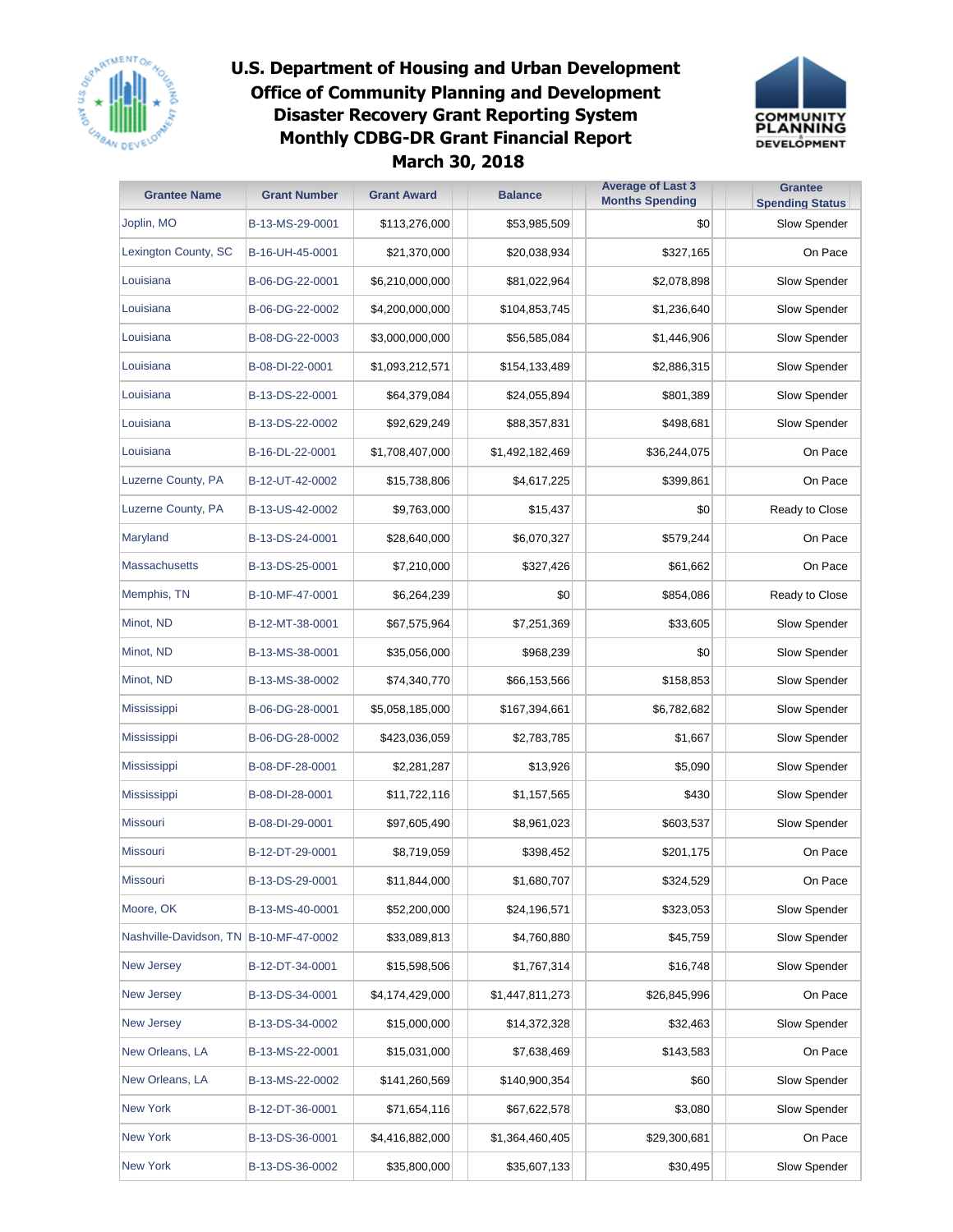



| <b>Grantee Name</b>        | <b>Grant Number</b> | <b>Grant Award</b> | <b>Balance</b>  | <b>Average of Last 3</b><br><b>Months Spending</b> | <b>Grantee</b><br><b>Spending Status</b> |
|----------------------------|---------------------|--------------------|-----------------|----------------------------------------------------|------------------------------------------|
| New York City, NY          | B-13-MS-36-0001     | \$4,213,876,000    | \$1,800,334,245 | \$67,282,577                                       | On Pace                                  |
| New York City, NY          | B-13-MS-36-0002     | \$176,000,000      | \$174,750,030   | \$0                                                | Slow Spender                             |
| <b>North Carolina</b>      | B-16-DL-37-0001     | \$236,529,000      | \$236,529,000   | \$0                                                | Slow Spender                             |
| North Dakota-DOC           | B-12-DT-38-0001     | \$11,782,684       | \$0             | \$4,048                                            | Ready to Close                           |
| North Dakota-DOC           | B-13-DS-38-0001     | \$6,576,000        | \$11,049        | \$0                                                | Ready to Close                           |
| Oklahoma                   | B-13-DS-40-0001     | \$93,700,000       | \$17,057,059    | \$575,712                                          | On Pace                                  |
| Orange County, NY          | B-12-UT-36-0001     | \$11,422,029       | \$10,961,339    | \$0                                                | Slow Spender                             |
| Pennsylvania               | B-12-DT-42-0001     | \$27,142,501       | \$17,695,106    | \$210,057                                          | On Pace                                  |
| Pennsylvania               | B-13-DS-42-0001     | \$29,986,000       | \$28,097,070    | \$207,132                                          | Slow Spender                             |
| <b>Puerto Rico</b>         | B-08-DI-72-0001     | \$29,982,887       | \$10,055,929    | \$114,114                                          | Slow Spender                             |
| <b>Puerto Rico</b>         | B-17-DM-72-0001     | \$1,507,179,000    | \$1,507,179,000 | \$0                                                | <b>First Year</b>                        |
| Rhode Island               | B-10-DF-44-0001     | \$8,935,237        | \$1,037,351     | \$163,573                                          | Slow Spender                             |
| Rhode Island               | B-13-DS-44-0001     | \$19,911,000       | \$6,649,846     | \$68,364                                           | Slow Spender                             |
| <b>Richland County, SC</b> | B-16-UH-45-0002     | \$30,770,000       | \$29,865,498    | \$36,045                                           | Slow Spender                             |
| San Marcos, TX             | B-16-MH-48-0002     | \$33,794,000       | \$32,478,206    | \$66,047                                           | Slow Spender                             |
| <b>Shelby County, TN</b>   | B-13-US-47-0002     | \$60,445,163       | \$57,637,588    | \$231,272                                          | Slow Spender                             |
| South Carolina             | B-16-DH-45-0001     | \$126,698,000      | \$80,578,348    | \$4,808,808                                        | On Pace                                  |
| South Carolina             | B-16-DL-45-0001     | \$95,086,000       | \$91,876,785    | \$885,262                                          | <b>First Year</b>                        |
| Springfield, MA            | B-13-MS-25-0001     | \$21,896,000       | \$11,121,448    | \$119,392                                          | Slow Spender                             |
| Springfield, MA            | B-13-MS-25-0002     | \$17,056,880       | \$11,404,746    | \$1,724,918                                        | On Pace                                  |
| St. Tammany Parish         | B-13-US-22-0002     | \$10,914,916       | \$5,936,935     | \$144,905                                          | On Pace                                  |
| <b>Tennessee</b>           | B-08-DI-47-0001     | \$92,517,890       | \$1,744,577     | \$40,130                                           | Ready to Close                           |
| <b>Tennessee</b>           | B-10-DF-47-0001     | \$30,906,517       | \$863,725       | \$6,727                                            | Slow Spender                             |
| Tennessee                  | B-13-DS-47-0001     | \$13,810,000       | \$6,374,429     | \$173,854                                          | On Pace                                  |
| <b>Tennessee</b>           | B-13-DS-47-0002     | \$44,502,374       | \$42,705,953    | \$175,372                                          | Slow Spender                             |
| <b>Texas - GLO</b>         | B-08-DI-48-0001     | \$3,113,472,856    | \$457,292,811   | \$6,944,558                                        | Slow Spender                             |
| <b>Texas - GLO</b>         | B-12-DT-48-0001     | \$31,319,686       | \$9,013,387     | \$351,043                                          | On Pace                                  |
| Texas - GLO                | B-16-DH-48-0001     | \$74,568,000       | \$74,204,737    | \$53,030                                           | Slow Spender                             |
| Texas - GLO                | B-16-DL-48-0001     | \$238,895,000      | \$238,895,000   | \$0                                                | <b>First Year</b>                        |
| Texas - GLO                | B-17-DL-48-0002     | \$57,800,000       | \$57,800,000    | \$0                                                | <b>First Year</b>                        |
| Texas - GLO                | B-17-DM-48-0001     | \$5,024,215,000    | \$5,024,215,000 | \$0                                                | <b>First Year</b>                        |
| Town of Union, NY          | B-12-MT-36-0001     | \$10,137,818       | \$3,437,540     | \$57,909                                           | Slow Spender                             |
| Tuscaloosa, AL             | B-12-MT-01-0002     | \$16,634,702       | \$8,292,647     | \$0                                                | Slow Spender                             |
| Tuscaloosa, AL             | B-13-MS-01-0002     | \$43,932,000       | \$6,069,026     | \$866,182                                          | On Pace                                  |